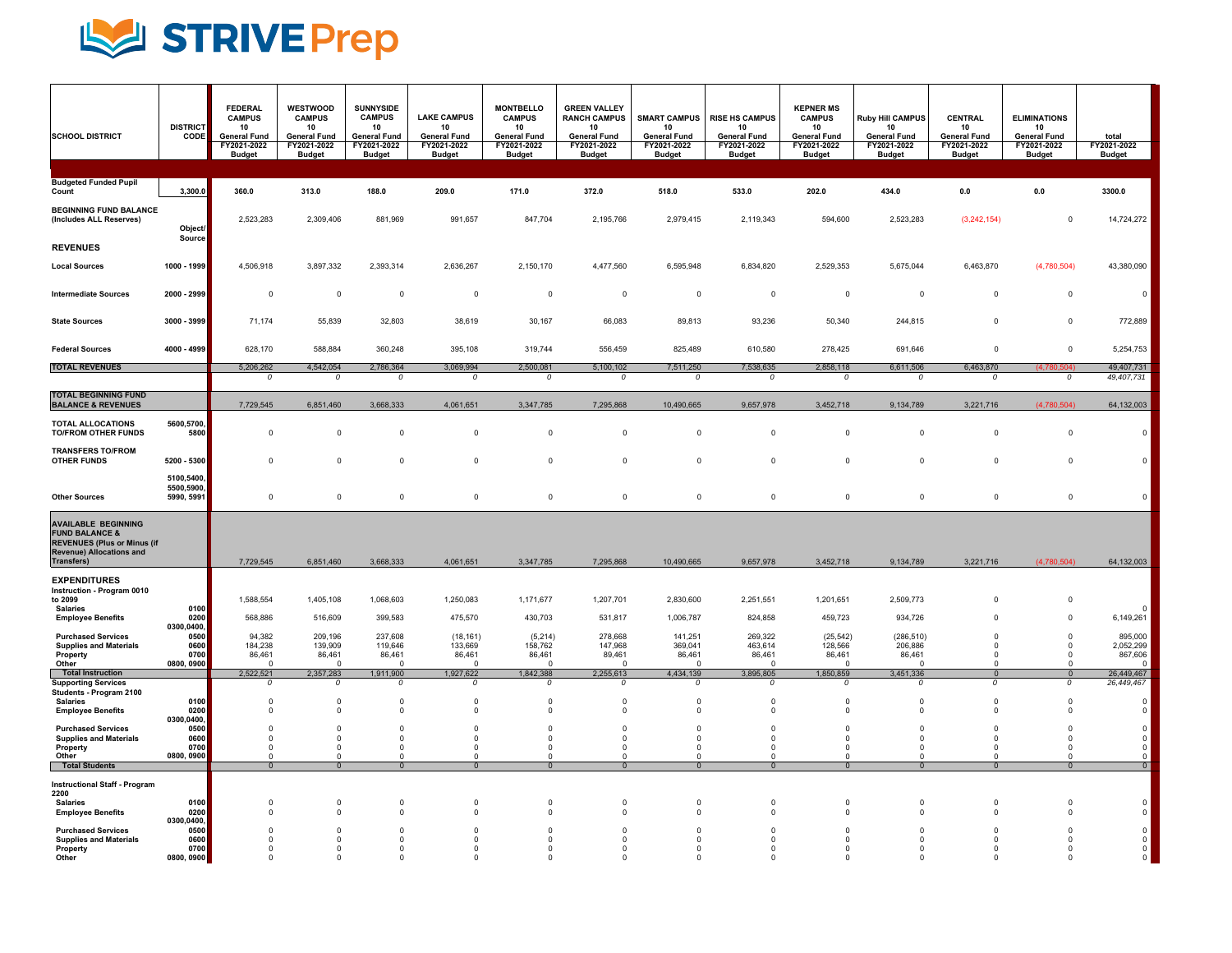| <b>Total Instructional Staff</b>                                                                                                                            |                                           |                                                |                                                 |                                                 |                                                 |                                                   |                                                    |                                                   |                                                 |                                                |                                                |                                          |                                                         |                                          |
|-------------------------------------------------------------------------------------------------------------------------------------------------------------|-------------------------------------------|------------------------------------------------|-------------------------------------------------|-------------------------------------------------|-------------------------------------------------|---------------------------------------------------|----------------------------------------------------|---------------------------------------------------|-------------------------------------------------|------------------------------------------------|------------------------------------------------|------------------------------------------|---------------------------------------------------------|------------------------------------------|
| <b>General Administration -</b><br>Program 2300<br><b>Salaries</b><br><b>Employee Benefits</b>                                                              | 0100<br>0200<br>0300,0400,                | $\Omega$<br>$\Omega$                           | $\Omega$<br>$\mathbf 0$                         | $\Omega$<br>$\Omega$                            | $\Omega$<br>$\Omega$                            | $\Omega$<br>$\Omega$                              | $\Omega$<br>$\Omega$                               | $\Omega$<br>$\mathbf 0$                           | $\Omega$<br>$\Omega$                            | $\Omega$                                       | $\Omega$<br>$\Omega$                           | $\Omega$<br>0                            | $\Omega$<br>$\Omega$                                    |                                          |
| <b>Purchased Services</b><br><b>Supplies and Materials</b><br>Property<br>Other                                                                             | 0500<br>0600<br>0700<br>0800, 0900        | $\Omega$<br>$^{\circ}$<br>$\Omega$             | $\mathbf 0$<br>$\Omega$<br>$\Omega$<br>$\Omega$ | $\mathbf 0$<br>$\Omega$<br>$\Omega$<br>$\Omega$ | - 0<br>$\Omega$<br>$\Omega$                     | $\circ$<br>$\Omega$<br>$\Omega$<br>n              | $\mathbf 0$<br>$\Omega$<br>$\mathbf 0$<br>$\Omega$ | $\mathbf 0$<br>$\Omega$<br>$^{\circ}$<br>$\Omega$ | $\Omega$<br>$\Omega$<br>$\Omega$                | $\Omega$                                       | $\Omega$<br>$\Omega$<br>$\Omega$               | $\mathbf 0$<br>$\Omega$<br>$\Omega$<br>n | $\Omega$<br>$\Omega$<br>$\Omega$                        | $\pmb{0}$<br>$\mathsf 0$                 |
| <b>Total School</b><br><b>Administration</b>                                                                                                                |                                           | $\Omega$                                       | $\Omega$                                        | $\Omega$                                        | $\Omega$                                        | $\Omega$                                          | $\Omega$                                           | $\Omega$                                          | $\Omega$                                        |                                                |                                                | $\Omega$                                 | $\Omega$                                                | $\mathbf 0$                              |
| <b>School Administration -</b><br>Program 2400<br><b>Salaries</b><br><b>Employee Benefits</b><br><b>Purchased Services</b><br><b>Supplies and Materials</b> | 0100<br>0200<br>0300.0400<br>0500<br>0600 | 865,409<br>309,916<br>574,999<br>$^{\circ}$    | 859,022<br>315,833<br>499,906<br>$^{\circ}$     | 585,256<br>218,845<br>319,109<br>$\mathbf 0$    | 677,572<br>257,769<br>355,287<br>$\overline{0}$ | 658,260<br>241,973<br>298,297<br>$\mathbf 0$      | 840,462<br>212,767<br>581,488<br>$\circ$           | 1,132,454<br>402,791<br>797,272<br>$^{\circ}$     | 1,117,172<br>409,277<br>834,858<br>$^{\circ}$   | 670,565<br>256,542<br>365,322<br>$\Omega$      | 1,126,140<br>419,413<br>711,669<br>$\Omega$    | $\Omega$<br>$\mathbf 0$<br>$\Omega$      | $\mathbf 0$<br>$\mathbf 0$<br>(4,780,504)<br>$^{\circ}$ | 8,532,311<br>3,045,126<br>557,704<br>0   |
| Property<br>Other                                                                                                                                           | 0700<br>0800, 0900                        | $\Omega$<br>$\Omega$                           | $\Omega$<br>$\Omega$                            | $\Omega$<br>$\Omega$                            | $\Omega$<br>$\Omega$                            | $\Omega$<br>$\Omega$                              | $\Omega$<br>$\Omega$                               | $\Omega$<br>$\Omega$                              | $\Omega$<br>$\Omega$                            | $\Omega$                                       | $\Omega$                                       | n                                        | $\Omega$<br>$\Omega$                                    | $\Omega$                                 |
| <b>Total School</b><br>Administration                                                                                                                       |                                           | 1,750,324                                      | 1,674,761                                       | 1,123,210                                       | 1,290,629                                       | 1,198,530                                         | 1,634,717                                          | 2,332,517                                         | 2,361,307                                       | 1,292,428                                      | 2,257,222                                      | $\mathbf{0}$                             | (4,780,504)                                             | 12,135,141                               |
| <b>Business Services - Program</b>                                                                                                                          |                                           | $\Omega$                                       | n                                               | $\Omega$                                        | $\Omega$                                        | $\Omega$                                          | O                                                  | $\Omega$                                          |                                                 |                                                |                                                | $\Omega$                                 | $\overline{0}$                                          | 0.00                                     |
| 2500<br><b>Salaries</b><br><b>Employee Benefits</b>                                                                                                         | 0100<br>0200<br>0300,0400,                | $\mathbf 0$<br>$\Omega$                        | $\mathbf 0$<br>$\Omega$                         | $\overline{0}$<br>$\mathbf 0$                   | $\mathbf 0$<br>$\mathbf 0$                      | $\mathbf 0$<br>$\overline{0}$                     | $\mathbf 0$<br>$\Omega$                            | $\mathbf 0$<br>$\Omega$                           | $\mathbf 0$<br>$\Omega$                         | $\Omega$<br>$\Omega$                           | $\mathbf 0$<br>$\Omega$                        | 5,463,108<br>1,822,281                   | $\Omega$<br>$\Omega$                                    | 5,463,108<br>1,822,281                   |
| <b>Purchased Services</b><br><b>Supplies and Materials</b><br>Property<br>Other                                                                             | 0500<br>0600<br>0700<br>0800, 0900        | 434,386<br>$\mathbf 0$<br>$\Omega$<br>$\Omega$ | 395,675<br>$\mathbf 0$<br>$\Omega$<br>$\Omega$  | 226,846<br>$\mathsf 0$<br>$\Omega$<br>$\Omega$  | 288,185<br>$\mathbf 0$<br>$\Omega$<br>$\Omega$  | 237,307<br>$\overline{0}$<br>$\Omega$<br>$\Omega$ | 477,089<br>$\mathbf 0$<br>$\Omega$<br>$\cap$       | 643,033<br>$\mathbf 0$<br>$\Omega$<br>$\Omega$    | 661,133<br>$\mathbf{0}$<br>$\Omega$<br>$\Omega$ | 255,135<br>$\mathbb O$<br>$\Omega$<br>$\Omega$ | 523,677<br>$\mathbf 0$<br>$\Omega$<br>$\Omega$ | 1,873,576<br>278,756<br>3,340<br>202,500 | 0<br>$\Omega$<br>$\Omega$<br>$\Omega$                   | 6,016,043<br>278,756<br>3,340<br>202,500 |
| <b>Total Business Services</b>                                                                                                                              |                                           | 434,386                                        | 395,675                                         | 226,846                                         | 288,185                                         | 237,307                                           | 477,089                                            | 643,033                                           | 661,133                                         | 255,135                                        | 523,677                                        | 9,643,562                                | $\Omega$                                                | 13,786,029                               |
| <b>Operations and Maintenance</b><br>- Program 2600<br><b>Salaries</b>                                                                                      | 0100                                      | $\Omega$                                       | $\Omega$                                        | $\mathbf 0$                                     | $\overline{0}$                                  | $\mathbf 0$                                       | $\mathbf 0$                                        | $\mathbf 0$                                       | $\mathbf{0}$                                    | $\Omega$                                       | $\Omega$                                       | $\Omega$                                 |                                                         | 0.00<br>$\mathbf 0$                      |
| <b>Employee Benefits</b>                                                                                                                                    | 0200<br>0300,0400,                        | $\Omega$                                       | 0                                               | $\overline{0}$                                  | $\Omega$                                        | $^{\circ}$                                        | $^{\circ}$                                         | $^{\circ}$                                        | $\Omega$                                        | $\Omega$                                       | 0                                              | 0                                        | 0                                                       | 0                                        |
| <b>Purchased Services</b><br><b>Supplies and Materials</b><br>Property<br>Other                                                                             | 0500<br>0600<br>0700<br>0800, 0900        | $\Omega$<br>$\Omega$<br>$\Omega$<br>$\Omega$   | $\Omega$<br>$\Omega$<br>$\Omega$<br>$\Omega$    | $\Omega$<br>$\mathbf 0$<br>$\Omega$<br>$\Omega$ | $\Omega$<br>$\Omega$<br>$\Omega$<br>$\Omega$    | $\Omega$<br>$\Omega$<br>$\Omega$<br>$\Omega$      | $\Omega$<br>$\mathbf 0$<br>$\Omega$<br>$\Omega$    | 100,000<br>$^{\circ}$<br>$\Omega$<br>$\Omega$     | 100,000<br>$\Omega$<br>$\Omega$<br>$\Omega$     | $\Omega$<br>- 0<br>- 0                         | $\Omega$<br>$\Omega$<br>$\Omega$<br>$\Omega$   | $\Omega$<br>$\Omega$<br>n<br>$\Omega$    | $\Omega$<br>$\Omega$<br><sup>n</sup><br>$\Omega$        | 200,000<br>$\mathbf 0$<br>$\Omega$       |
| <b>Total Operations and</b><br><b>Maintenance</b>                                                                                                           |                                           | $\mathbf 0$                                    | $\mathbf 0$                                     | $\mathbf{0}$                                    | $\mathbf 0$                                     | $\mathbf{0}$                                      | $\mathbf{0}$                                       | 100,000                                           | 100,000                                         | $\Omega$                                       | $\Omega$                                       | $\Omega$                                 | $\mathbf{0}$                                            | 200,000                                  |
| <b>Student Transportation -</b><br>Program 2700<br><b>Salaries</b><br><b>Employee Benefits</b>                                                              | 0100<br>0200<br>0300,0400,                | 0.00<br>0.00                                   | 0.00<br>0.00                                    | 0.00<br>0.00                                    | 0.00<br>0.00                                    | 0.00<br>0.00                                      | 0.00<br>0.00                                       | 0.00<br>0.00                                      | 0.00<br>0.00                                    | 0.00<br>0.00                                   | 0.00<br>0.00                                   | 0.00<br>0.00                             | 0.00<br>0.00                                            | $\Omega$                                 |
| <b>Purchased Services</b><br><b>Supplies and Materials</b><br>Property<br>Other                                                                             | 0500<br>0600<br>0700<br>0800, 0900        | 0.00<br>0.00<br>0.00<br>0.00                   | 0.00<br>0.00<br>0.00<br>0.00                    | 82,000.00<br>0.00<br>0.00<br>0.00               | 40,000.00<br>0.00<br>0.00<br>0.00               | 68,557.00<br>0.00<br>0.00<br>0.00                 | 102,124.00<br>0.00<br>0.00<br>0.00                 | 10,000.00<br>0.00<br>0.00<br>0.00                 | 139,011.00<br>0.00<br>0.00<br>0.00              | 0.00<br>0.00<br>0.00<br>0.00                   | 0.00<br>0.00<br>0.00<br>0.00                   | 0.00<br>0.00<br>0.00<br>0.00             | 0.00<br>0.00<br>0.00<br>0.00                            | 441,692<br>$\Omega$<br>$\Omega$          |
| <b>Total Student</b><br><b>Transportation</b>                                                                                                               |                                           | 0.00                                           | 0.00                                            | 82,000,00                                       | 40,000.00                                       | 68,557.00                                         | 102,124.00                                         | 10,000.00                                         | 139,011.00                                      | 0.00                                           | 0.00                                           | 0.00                                     | 0.00                                                    | 441,692                                  |
| <b>Central Support - Program</b><br>2800<br><b>Salaries</b><br><b>Employee Benefits</b>                                                                     | 0100<br>0200                              | $\Omega$<br>0                                  | $\Omega$<br>$^{\circ}$                          | $\Omega$<br>$\mathbf 0$                         | $\Omega$<br>$\Omega$                            | $\Omega$<br>0                                     | $\Omega$<br>$\circ$                                | $\Omega$<br>$^{\circ}$                            | $\sqrt{ }$                                      | $\Omega$                                       |                                                | $\Omega$<br>0                            | $\Omega$                                                |                                          |
| <b>Purchased Services</b><br><b>Supplies and Materials</b><br>Property                                                                                      | 0300,0400<br>,0500<br>0600<br>0700        | $\Omega$<br>$^{\circ}$                         | $\Omega$<br>$^{\circ}$                          | $\Omega$<br>$\mathsf 0$                         | - 0<br>$\overline{0}$                           | $\Omega$<br>$\Omega$<br>$^{\circ}$                | $\Omega$<br>$\circ$                                | $\Omega$<br>$\Omega$<br>$^{\circ}$                | $\Omega$<br>$\mathbf 0$                         | $\Omega$<br>$\Omega$                           | $\Omega$<br>$\Omega$                           | $\Omega$<br>0                            | $\Omega$<br>0                                           | $\mathbf 0$                              |
| Other<br><b>Total Central Support</b>                                                                                                                       | 0800, 0900                                | $\Omega$<br>$\overline{0}$                     | $\Omega$<br>$\Omega$                            | $\Omega$<br>$\Omega$                            | $\Omega$<br>$\overline{0}$                      | $\Omega$<br>$\Omega$                              | $\Omega$<br>$\Omega$                               | $\Omega$<br>$\Omega$                              | $\Omega$<br>$\Omega$                            | $\Omega$<br>$\Omega$                           | n<br>$\Omega$                                  | $\Omega$<br>$\overline{0}$               | $\Omega$<br>$\overline{0}$                              | $\Omega$<br>$\Omega$                     |
| Other Support - Program<br>2900<br><b>Salaries</b><br><b>Employee Benefits</b>                                                                              | 0100<br>0200<br>0300,0400                 | 0.00<br>0.00                                   | 0.00<br>0.00                                    | 0.00<br>0.00                                    | 0.00<br>0.00                                    | 0.00<br>0.00                                      | 0.00<br>0.00                                       | 0.00<br>0.00                                      | 0.00<br>0.00                                    | 0.00<br>0.00                                   | 0.00<br>0.00                                   | 0.00<br>0.00                             | 0.00<br>0.00                                            |                                          |
| <b>Purchased Services</b><br><b>Supplies and Materials</b><br>Property<br>Other                                                                             | ,0500<br>0600<br>0700<br>0800, 0900       | 0.00<br>0.00<br>0.00<br>0.00                   | 0.00<br>0.00<br>0.00<br>0.00                    | 0.00<br>0.00<br>0.00<br>0.00                    | 0.00<br>0.00<br>0.00<br>0.00                    | 0.00<br>0.00<br>0.00<br>0.00                      | 0.00<br>0.00<br>0.00<br>0.00                       | 0.00<br>0.00<br>0.00<br>0.00                      | 0.00<br>0.00<br>0.00<br>0.00                    | 0.00<br>0.00<br>0.00<br>0.00                   | 0.00<br>0.00<br>0.00<br>0.00                   | 0.00<br>0.00<br>0.00<br>0.00             | 0.00<br>0.00<br>0.00<br>0.00                            | $\mathbf 0$<br>$\mathsf 0$<br>$\Omega$   |
| <b>Total Other Support</b>                                                                                                                                  |                                           | 0.00                                           | 0.00                                            | 0.00                                            | 0.00                                            | 0.00                                              | 0.00                                               | 0.00                                              | 0.00                                            | 0.00                                           | 0.00                                           | 0.00                                     | 0.00                                                    |                                          |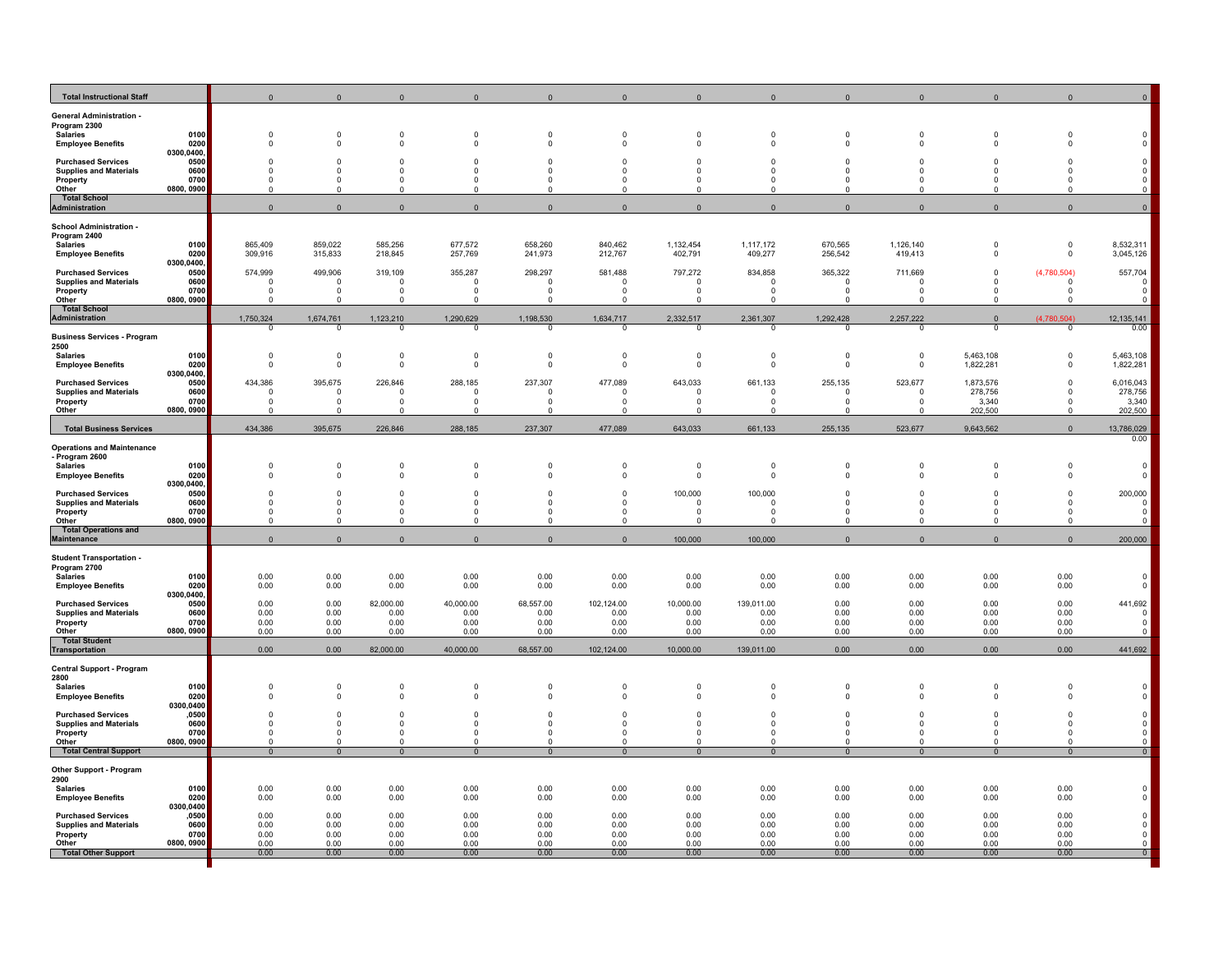| <b>Food Service Operations</b><br>Program 3100                                                         |                       |                          |                       |                           |                             |                      |                          |                          |                       |                       |                          |                          |                            |                                                             |
|--------------------------------------------------------------------------------------------------------|-----------------------|--------------------------|-----------------------|---------------------------|-----------------------------|----------------------|--------------------------|--------------------------|-----------------------|-----------------------|--------------------------|--------------------------|----------------------------|-------------------------------------------------------------|
| <b>Salaries</b>                                                                                        | 0100<br>0200          | 0.00<br>0.00             | 0.00<br>0.00          | 0.00<br>0.00              | 0.00<br>0.00                | 0.00<br>0.00         | 0.00                     | 0.00                     | 0.00<br>0.00          | 0.00<br>0.00          | 0.00                     | 0.00<br>0.00             | 0.00                       | $_{\rm 0}^{\rm 0}$                                          |
| <b>Employee Benefits</b>                                                                               | 0300,0400             | 60,000.00                |                       |                           | 5,559.31                    | 5,384.89             | 0.00<br>2,307.48         | 0.00<br>60,000.00        | 67,046.47             | 5,527.18              | 0.00<br>60,000.00        | 0.00                     | 0.00                       |                                                             |
| <b>Purchased Services</b><br><b>Supplies and Materials</b>                                             | ,0500<br>0600<br>0700 | 0.00                     | 60,000.00<br>0.00     | 65,462.92<br>0.00<br>0.00 | 0.00                        | 0.00                 | 0.00                     | 0.00                     | 0.00                  | 0.00                  | 0.00                     | 0.00                     | 0.00<br>0.00               | 391,288<br>$^{\circ}$<br>$\mathbf 0$                        |
| Property<br>Other                                                                                      | 0800, 0900            | 0.00<br>0.00             | 0.00<br>0.00          | 0.00                      | 0.00<br>0.00                | 0.00<br>0.00         | 0.00<br>0.00             | 0.00<br>0.00             | 0.00<br>0.00          | 0.00<br>0.00          | 0.00<br>0.00             | 0.00<br>0.00             | 0.00<br>0.00               | $\mathbf 0$                                                 |
| <b>Total Other Support</b><br><b>Enterprise Operatings -</b>                                           |                       | 60,000.00                | 60,000.00             | 65.462.92                 | 5,559.31                    | 5,384.89             | 2,307.48                 | 60,000.00                | 67,046.47             | 5,527.18              | 60,000.00                | 0.00                     | 0.00                       | 391,288                                                     |
| Program 3200<br><b>Salaries</b>                                                                        | 0100                  | 0.00                     | 0.00                  | 0.00                      | 0.00                        | 0.00                 | 0.00                     | 0.00                     | 0.00                  | 0.00                  | 0.00                     | 0.00                     | 0.00                       |                                                             |
| <b>Employee Benefits</b>                                                                               | 0200<br>0300,0400     | 0.00                     | 0.00                  | 0.00                      | 0.00                        | 0.00                 | 0.00                     | 0.00                     | 0.00                  | 0.00                  | 0.00                     | 0.00                     | 0.00                       | $\begin{smallmatrix}0\\0\\0\end{smallmatrix}$               |
| <b>Purchased Services</b>                                                                              | ,0500                 | 0.00                     | 0.00                  | 0.00                      | 0.00                        | 0.00                 | 0.00                     | 0.00                     | 0.00                  | 0.00                  | 0.00                     | 0.00                     | 0.00                       |                                                             |
| <b>Supplies and Materials</b><br>Property                                                              | 0600<br>0700          | 0.00<br>0.00             | 0.00<br>0.00          | 0.00<br>0.00              | 0.00<br>0.00                | 0.00<br>0.00         | 0.00<br>0.00             | 0.00<br>0.00             | 0.00<br>0.00          | 0.00<br>0.00          | 0.00<br>0.00             | 0.00<br>0.00             | 0.00<br>0.00               | $\begin{smallmatrix}0\\0\\0\\0\end{smallmatrix}$            |
| Other<br><b>Total Enterprise</b>                                                                       | 0800, 0900            | 0.00                     | 0.00                  | 0.00                      | 0.00                        | 0.00                 | 0.00                     | 0.00                     | 0.00                  | 0.00                  | 0.00                     | 0.00                     | 0.00                       | $\mathsf 0$                                                 |
| <b>Operations</b>                                                                                      |                       | 0.00                     | 0.00                  | 0.00                      | 0.00                        | 0.00                 | 0.00                     | 0.00                     | 0.00                  | 0.00                  | 0.00                     | 0.00                     | 0.00                       | $\circ$                                                     |
| <b>Community Services -</b>                                                                            |                       |                          |                       |                           |                             |                      |                          |                          |                       |                       |                          |                          |                            |                                                             |
| Program 3300<br><b>Salaries</b>                                                                        | 0100                  | 0.00                     | 0.00                  | 0.00                      | 0.00                        | 0.00                 | 0.00                     | 0.00                     | 0.00                  | 0.00                  | 0.00                     | 0.00                     | 0.00                       | $_{\rm 0}^{\rm 0}$                                          |
| <b>Employee Benefits</b>                                                                               | 0200<br>0300,0400     | 0.00                     | 0.00                  | 0.00                      | 0.00                        | 0.00                 | 0.00                     | 0.00                     | 0.00                  | 0.00                  | 0.00                     | 0.00                     | 0.00                       |                                                             |
| <b>Purchased Services</b><br><b>Supplies and Materials</b>                                             | ,0500<br>0600         | 0.00<br>0.00             | 0.00<br>0.00          | 0.00<br>0.00              | 0.00<br>0.00                | 0.00<br>0.00         | 0.00<br>0.00             | 0.00<br>0.00             | 0.00<br>0.00          | 0.00<br>0.00          | 0.00<br>0.00             | 0.00<br>0.00             | 0.00<br>0.00               | $\begin{smallmatrix}0\\0\\0\\0\end{smallmatrix}$            |
| Property<br>Other                                                                                      | 0700<br>0800, 0900    | 0.00<br>0.00             | 0.00<br>0.00          | 0.00<br>0.00              | 0.00<br>0.00                | 0.00<br>0.00         | 0.00<br>0.00             | 0.00<br>0.00             | 0.00<br>0.00          | 0.00<br>0.00          | 0.00<br>0.00             | 0.00<br>0.00             | 0.00<br>0.00               | $\mathsf 0$                                                 |
| <b>Total Community</b><br><b>Services</b>                                                              |                       | 0.00                     | 0.00                  | 0.00                      | 0.00                        | 0.00                 | 0.00                     | 0.00                     | 0.00                  | 0.00                  | 0.00                     | 0.00                     | 0.00                       | $\mathbf 0$                                                 |
|                                                                                                        |                       |                          |                       |                           |                             |                      |                          |                          |                       |                       |                          |                          |                            |                                                             |
| <b>Education for Adults -</b><br>Program 3400                                                          |                       |                          |                       |                           |                             |                      |                          |                          |                       |                       |                          |                          |                            |                                                             |
| <b>Salaries</b><br><b>Employee Benefits</b>                                                            | 0100<br>0200          | 0.00<br>0.00             | 0.00<br>0.00          | 0.00<br>0.00              | 0.00<br>0.00                | 0.00<br>0.00         | 0.00<br>0.00             | 0.00<br>0.00             | 0.00<br>0.00          | 0.00<br>0.00          | 0.00<br>0.00             | 0.00<br>0.00             | 0.00<br>0.00               | $_{\rm 0}^{\rm 0}$                                          |
| <b>Purchased Services</b>                                                                              | 0300,0400<br>,0500    | 0.00                     | 0.00                  | 0.00                      | 0.00                        | 0.00                 | 0.00                     | 0.00                     | 0.00                  | 0.00                  | 0.00                     | 0.00                     | 0.00                       |                                                             |
| <b>Supplies and Materials</b>                                                                          | 0600<br>0700          | 0.00<br>0.00             | 0.00<br>0.00          | 0.00<br>0.00              | 0.00<br>0.00                | 0.00<br>0.00         | 0.00<br>0.00             | 0.00<br>0.00             | 0.00<br>0.00          | 0.00<br>0.00          | 0.00<br>0.00             | 0.00<br>0.00             | 0.00<br>0.00               | $\begin{matrix} 0 \\ 0 \\ 0 \end{matrix}$                   |
|                                                                                                        |                       |                          |                       |                           |                             |                      |                          |                          |                       |                       |                          |                          |                            |                                                             |
| Property<br>Other                                                                                      | 0800, 0900            | 0.00                     | 0.00                  | 0.00                      | 0.00                        | 0.00                 | 0.00                     | 0.00                     | 0.00                  | 0.00                  | 0.00                     | 0.00                     | 0.00                       | $\mathsf 0$                                                 |
| <b>Total Education for Adults</b><br><b>Services</b>                                                   |                       | 0.00                     | 0.00                  | 0.00                      | 0.00                        | 0.00                 | 0.00                     | 0.00                     | 0.00                  | 0.00                  | 0.00                     | 0.00                     | 0.00                       | $\mathbf 0$                                                 |
|                                                                                                        |                       |                          |                       |                           |                             |                      |                          |                          |                       |                       |                          |                          |                            |                                                             |
| <b>Total Supporting Services</b>                                                                       |                       | 2,244,710<br>$\mathbf 0$ | 2,130,436<br>$\Omega$ | 1,497,519<br>$\mathbf 0$  | 1,624,374<br>$\overline{0}$ | 1,509,779<br>$\circ$ | 2,216,238<br>$\mathbf 0$ | 3,145,551<br>$\mathbf 0$ | 3,328,497<br>$\Omega$ | 1,553,090<br>$\Omega$ | 2,840,899<br>$\mathbf 0$ | 9,643,562<br>$\mathbf 0$ | (4.780.504)<br>$\mathbf 0$ | 26,954,150<br>26,954,150                                    |
| Property - Program 4000<br><b>Salaries</b>                                                             | 0100                  | 0.00                     | 0.00                  | 0.00                      | 0.00                        | 0.00                 | 0.00                     | 0.00                     | 0.00                  | 0.00                  | 0.00                     | 0.00                     | 0.00                       | $\mathbf 0$                                                 |
| <b>Employee Benefits</b>                                                                               | 0200<br>0300,0400     | 0.00                     | 0.00                  | 0.00                      | 0.00                        | 0.00                 | 0.00                     | 0.00                     | 0.00                  | 0.00                  | 0.00                     | 0.00                     | 0.00                       | $\mathbf 0$                                                 |
| <b>Purchased Services</b>                                                                              | ,0500                 | 0.00                     | 0.00                  | 0.00                      | 0.00                        | 0.00                 | 0.00                     | 0.00                     | 0.00                  | 0.00                  | 0.00                     | 0.00                     | 0.00                       | $\mathsf 0$                                                 |
| <b>Supplies and Materials</b><br>Property                                                              | 0600<br>0700          | 0.00<br>0.00             | 0.00<br>0.00          | 0.00<br>0.00              | 0.00<br>0.00                | 0.00<br>0.00         | 0.00<br>0.00             | 0.00<br>0.00             | 0.00<br>0.00          | 0.00<br>0.00          | 0.00<br>0.00             | 0.00<br>0.00             | 0.00<br>0.00               | $\mathsf 0$<br>$\mathsf 0$                                  |
| Other<br><b>Total Property</b>                                                                         | 0800, 0900            | 0.00<br>0.00             | 0.00<br>0.00          | 0.00<br>0.00              | 0.00<br>0.00                | 0.00<br>0.00         | 0.00<br>0.00             | 0.00<br>0.00             | 0.00<br>0.00          | 0.00<br>0.00          | 0.00<br>0.00             | 0.00<br>0.00             | 0.00<br>0.00               | $\mathsf 0$<br>$\overline{0}$                               |
| Other Uses - Program 5000s -<br>including Transfers Out<br>and/or Allocations Out as an<br>expenditure |                       |                          |                       |                           |                             |                      |                          |                          |                       |                       |                          |                          |                            |                                                             |
| <b>Salaries</b><br><b>Employee Benefits</b>                                                            | 0100<br>0200          | 0.00<br>0.00             | 0.00<br>0.00          | 0.00<br>0.00              | 0.00<br>0.00                | 0.00<br>0.00         | 0.00<br>0.00             | 0.00<br>0.00             | 0.00<br>0.00          | 0.00<br>0.00          | 0.00<br>0.00             | 0.00<br>0.00             | 0.00<br>0.00               | $_{\rm 0}^{\rm 0}$                                          |
| <b>Purchased Services</b>                                                                              | 0300,0400<br>,0500    | 0.00                     | 0.00                  | 0.00                      | 0.00                        | 0.00                 | 0.00                     | 0.00                     | 0.00                  | 0.00                  | 0.00                     | 0.00                     | 0.00                       | $\mathsf{O}\xspace$                                         |
| <b>Supplies and Materials</b><br>Property                                                              | 0600<br>0700          | 0.00<br>0.00             | 0.00<br>0.00          | 0.00<br>0.00              | 0.00<br>0.00                | 0.00<br>0.00         | 0.00<br>0.00             | 0.00<br>0.00             | 0.00<br>0.00          | 0.00<br>0.00          | 0.00<br>0.00             | 0.00<br>0.00             | 0.00<br>0.00               |                                                             |
| Other<br><b>Total Other Uses</b>                                                                       | 0800, 0900            | 0.00<br>0.00             | 0.00<br>0.00          | 0.00<br>0.00              | 0.00<br>0.00                | 0.00<br>0.00         | 0.00<br>0.00             | 0.00<br>0.00             | 0.00<br>0.00          | 0.00<br>0.00          | 0.00<br>0.00             | 0.00<br>0.00             | 0.00<br>0.00               | $\begin{matrix} 0 \\ 0 \\ 0 \end{matrix}$<br>$\overline{0}$ |
|                                                                                                        |                       |                          |                       |                           |                             |                      |                          |                          |                       |                       |                          |                          |                            |                                                             |
| <b>TOTAL EXPENDITURES</b>                                                                              |                       | 4,767,231<br>0.00        | 4,487,719<br>0.00     | 3,409,420<br>0.00         | 3,551,995<br>0.00           | 3,352,167<br>0.00    | 4,471,851<br>0.00        | 7,579,690<br>0.00        | 7,224,302<br>0.00     | 3,403,950<br>0.00     | 6,292,234<br>0.00        | 9,643,562<br>0.00        | (4,780,504)<br>0.00        | 53,403,617<br>53,403,617.37                                 |
| <b>Other Reserved Fund</b><br><b>Other Restricted Reserves:</b>                                        | 0840                  | 2,824,972                | 2,245,146             | 186,130                   | 429,409                     | (69, 792)            | 2,687,707                | 2,710,402                | 2,225,834             | (28, 623)             | 2,664,959                | (6,615,763)              | 143,415                    | 9,403,797                                                   |
| <b>RESERVES</b><br>Balance - Program 9900<br>932X<br>Reserved Fund Balance                             | 0840                  |                          |                       | $\sim$                    |                             | $\mathbf{r}$         |                          | $\sim$                   |                       | $\sim$                |                          | $\sim$                   |                            |                                                             |
| Program 9100<br><b>District Emergency</b>                                                              | 0840<br>0840          | 0.00                     | 0.00                  | 0.00                      | 0.00                        | 0.00                 | 0.00                     | 0.00                     | 0.00                  | 0.00                  | 0.00                     | 0.00                     | 0.00                       |                                                             |